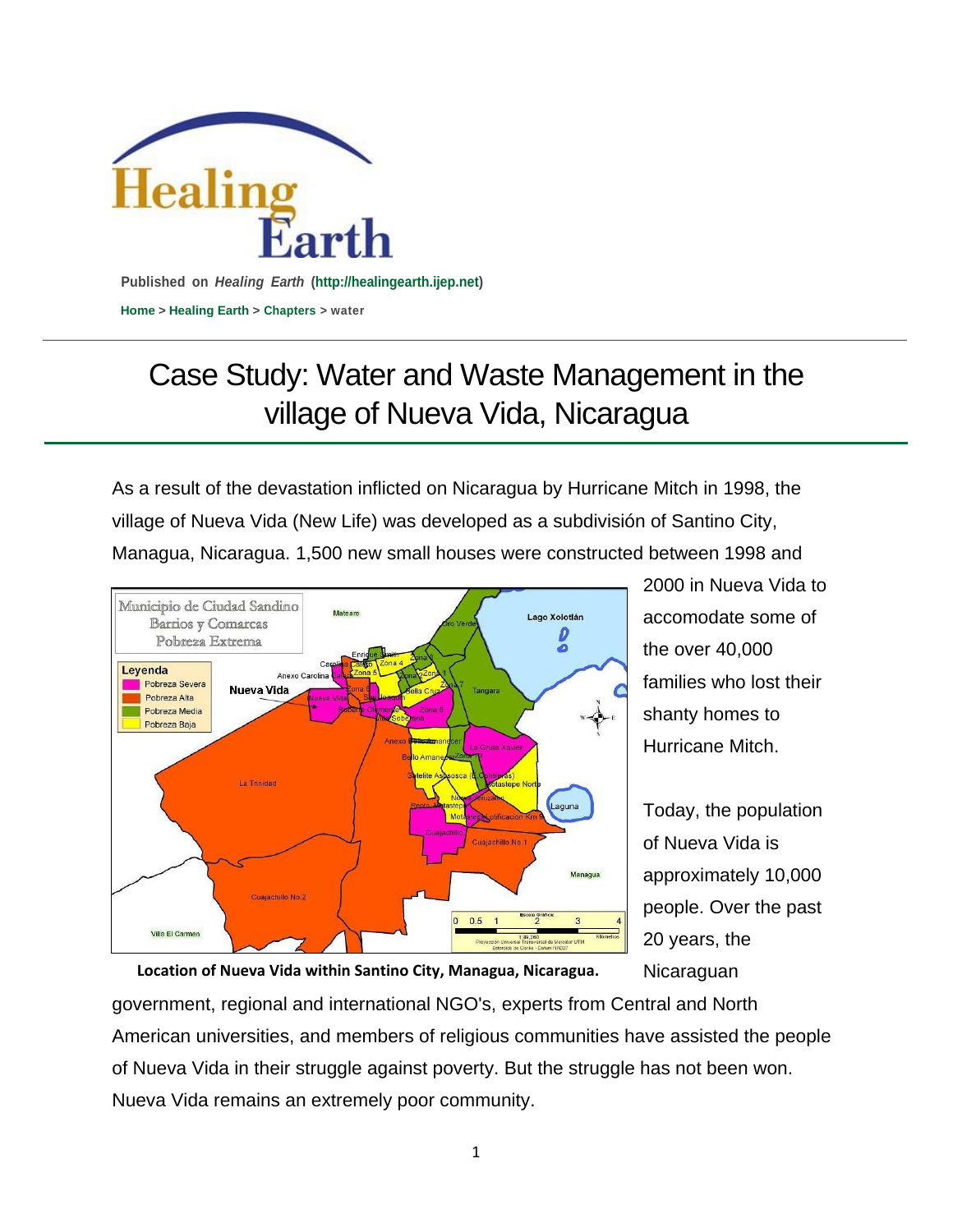One of the many critical challenges facing Nueva Vida is the development of a safe and reliable water and waste management system. Nueva Vida was built quickly after Hurricane Mitch, without careful urban planning and a dependable water and waste management infrastructure. The water and sewage service that currently exists is provided by the National Water and Sewage Company (ENACAL). And a municipal landfill (La Churequita) is meant to handle Nueva Vida's trash. But the capacity and methods of both are inadequate. For example, studies done by the Universidad Centroamericana, in collaboration with local community partner Redes de Solidaridad and Fairfield University in the U.S., show that:

- dangerous impurities are not fully filtered out of the water coming through household taps.
- water pressure is widely uneven from household to household.
- despite varying supplies of water from household to household, water payment is by fixed fee because most homes do not have a water meter.
- due to intermittent water flow, 65% of the people store their drinking, washing and cooking water in unsanitary plastic buckets.
- there is no system of wastewater treatment.
- garbage trucks come intermittently, so most people go to the municipal landfill to dispose of their trash.



**A Section of the Nueva Vida municipal landfill.**

 the municipal landfill has long exceeded its established limits in terms of capacity and space for expansion.